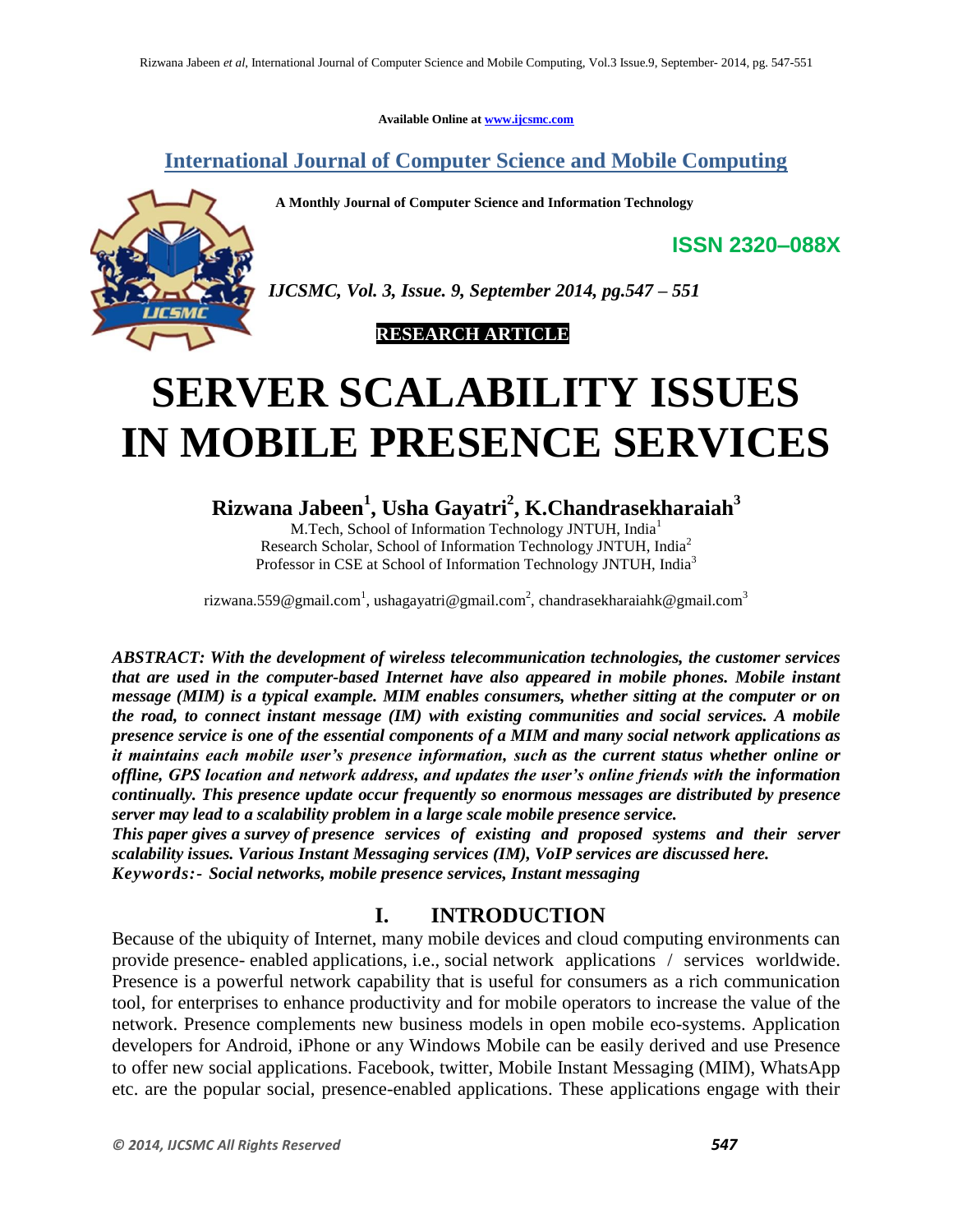friends on the Internet, share live experiences instantly across far distances. For example, Facebook receives more than 25 billion shared items every month and Twitter receives more than 55 million tweets every day. In the future, mobile devices will become more powerful, sensing, and media capture devices. The key function of a mobile presence service is to maintain an up-to-date list of presence information of all mobile users. Presence is a foundational element of unified communications.

 The presence information includes details about a mobile user's location, availability, activity, mood, device capability. The service must also bind the user's ID to his/her current presence information, as well as retrieve and subscribe to changes in the presence information of the user's buddies. In social network services, each mobile user has a friend list, called a buddy list contains the contact information of other users that he/she wants to communicate or interact with. The mobile user's status is broadcast automatically to each person on the buddy list whenever he/she transits from one status to the other. For example, whenever a mobile user logs into a social network application, such as an IM system, through his/her mobile device, the mobile presence service first searches for and notifies everyone on the user's buddy list. If want to maximize a mobile presence service search speed and to minimize the notification time, most presence services uses server cluster technology. Currently, more than one billion people use social network services on the Internet. Given the growth of social network applications and mobile network capacity, it is notified that the number of mobile presence service users will increase substantially in the future. Thus, a scalable mobile presence service is deemed essential for future Internet applications. In the last decade, so many Internet services have been deployed in distributed paradigms as well as cloud computing applications. For example, the services which developed by Google and Facebook are spread among as many distributed servers as possible to support the huge number of users worldwide. In this paper, we discuss the server architectures of existing and proposed presence services.

## **II. COMPARATIVE STUDY**

Instant messaging (IM) is a type of online chat which offers real-time text transmission over the Internet. Most popular network IM system are discussed here. They are

- 1) AOLInstant Messenger,
- 2) Yahoo! Messenger (YMSG),
- 3) Microsoft Messenger (MSN).

Most IM systems use centralized clusters to provide presence services. Jennings et al presented taxonomy of different features and functions supported by these three IM systems. The authors also provided an overview of the system architectures and observed that the systems use client-server-based architectures all three commercial systems use server clusters for scalability. AIM and MSN choose the asymmetric approach.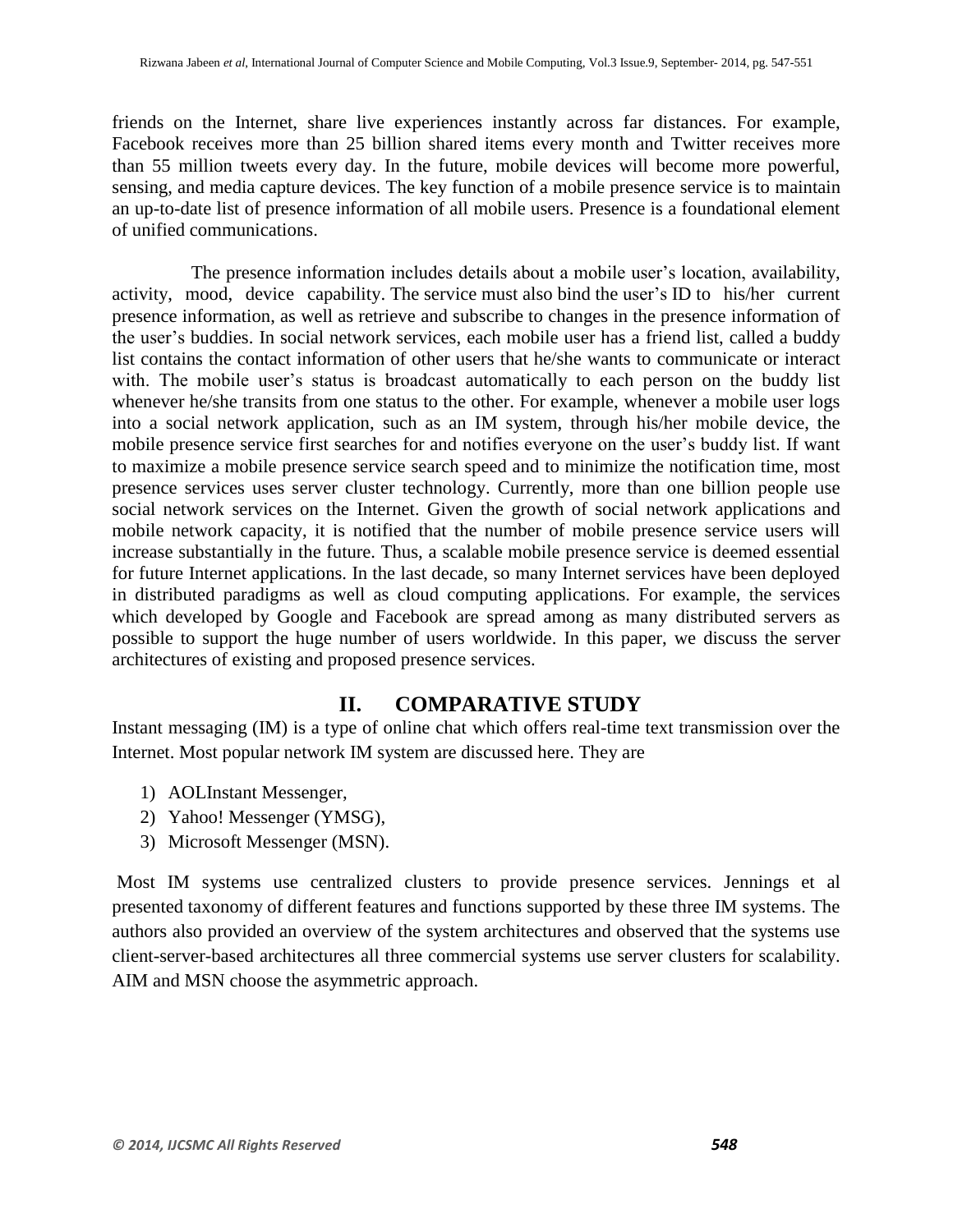### **1) AOL Instant Messenger:**

AIM defines different types of servers. Some of them are login, BOS icon, chat roomsetup, user search and chat room hosting. AIM uses client-server architecture for normal operations but uses a peer-to-peer approach for voice-chat sessions.

## **2) Yahoo! Messenger (YMSG):**

YMSG takes the symmetric approach. YMSG also uses client-server architecture for normal operations as well as voice-chat service. YMSG voice traffic is routed by a centralized voicechat server. Clients need only one type of server and then route all kinds of activities though that particular server. While each has been designed and implemented separately, the total group exhibits same characteristics with respect to network and system architecture.

## **3) Microsoft Messenger (MSN):**

MSN defines three types: dispatch, notification, and switch board. MSN alsouses a client-server architecture for normal operations and peer-to-peer for voice chat communication. Most IM systems have mechanisms for maintaining lists of friends. These are typically called buddy lists, allow lists, and block lists.

 Many of the IM protocols allow authenticating with a central server and got engaged in private messages, and conversing in public chat rooms. In addition, some IM systems allow file transfers, Webcam usage, using privacy controls, maintaining buddy lists, voice chat sessions, and other options. Most IM systems, including the three use client-server architecture. IM providers host a set of servers that customers log in to and exchange messages with. In clientserver architecture, since both control and data paths go through the central servers, they scale the service to millions of users is difficult. The scalability issue is difficult for voice chat sessions.

 Recently, presence services are also integrated into mobile services. Some mobile devices also support mobile presence services. For example, the techniques like Instant Messaging and Presence Services was developed by the Wireless Village consortium and was united into Open Mobile Alliance (OMA)IMPS in 2005. Chen et al. proposed a weakly consistent scheme to reduce the number of updating messages in mobile presence services of IP Multimedia Subsystem (IMS). However, it also suffers scalability problem since it uses a centralSIP server to perform presence update of mobile users. Authors presented the server scalability and distributed management issues in IMS-based presence service. Recently, the IETF has embarked on an effort to standardize IM and chat protocols. Two standards are being developed: one based on SIMPLE and a second one based on XMPP.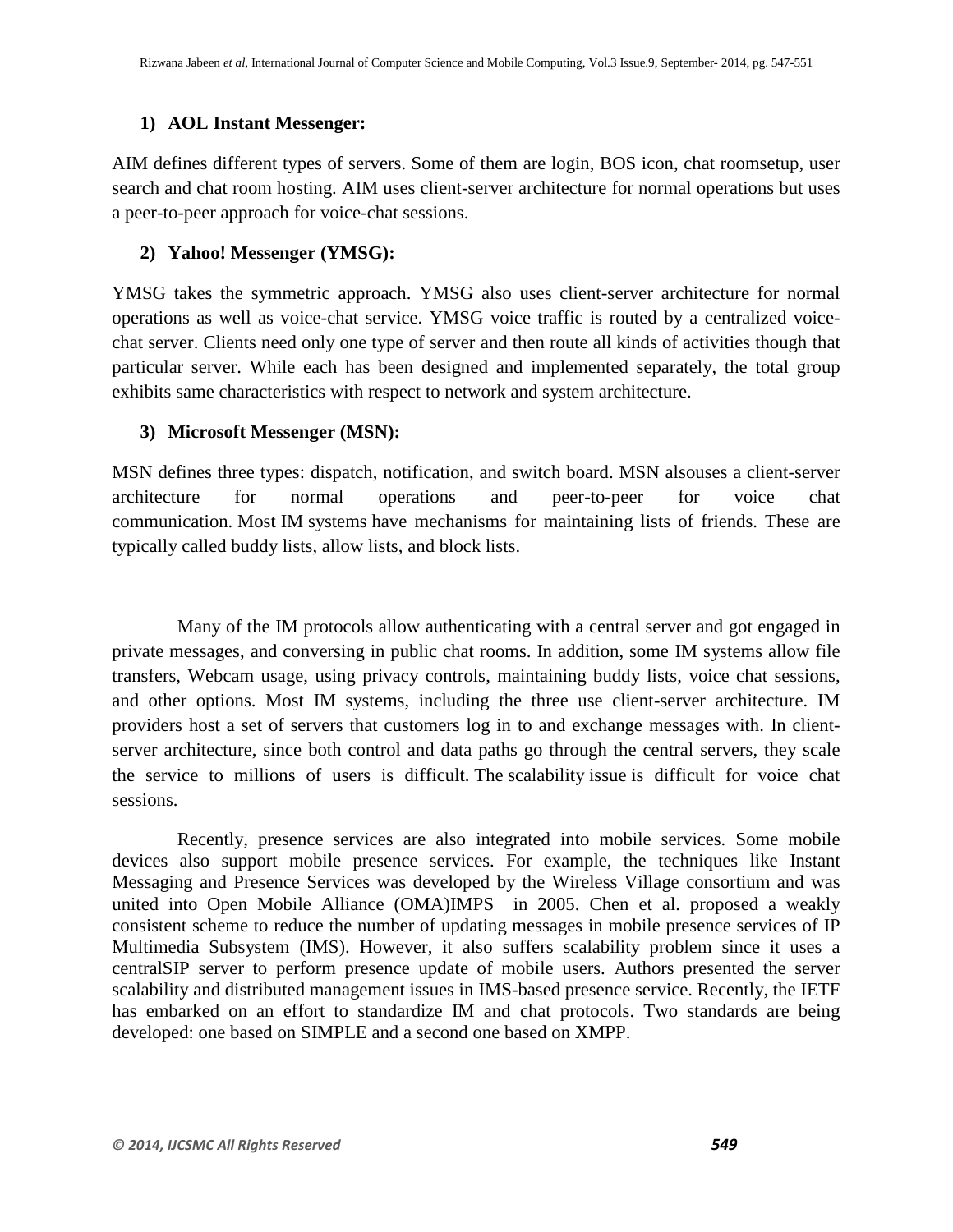#### **SIMPLE:**

SIMPLE is an extension to the Session Initiation Protocol (SIP) that adds instant messaging and presence. SIP defined as a text-based control-plane protocol for establishing multimedia sessions such as Voice over IP. The Message Session Relay Protocol(MSRP) is an instant message transport protocol defined by the SIMPLE working group. It is a session-based protocol. For example, 3GPPdefined the integration of presence service into its specification in UMTS. It is based totally on SIP protocol, and uses the technique SIMPLE to manage presence information.

#### **XMPP:**

XMPP, the Extensible Messaging and Presence Protocol, is an another alternative to SIMPLE. The basic syntax and semantics of XMPP were developed originally within the Jabber opensource community.

It is intended mainly for the purpose of building IM and presence applications. This IM protocol is also the protocol used in the commercial implementation of Google Talk and Facebook Chat. In the year October 2004, the XMPP working group at IETF published the documents. Those documents are RFC 3920, RFC 3921, RFC 3922 and RFC 3923,to standardize the core XMPP protocol. WhatsApp also uses a customized version of the XMPP. Upon installation, it creates a user account using one's phone number as the username (Jabber ID:[phone number] @s.whatsapp.net).

#### **Global Index (GI) technology:**

Skype, a popular voice over IP application, utilizes the Global Index (GI) technology to provide a presence service for users. GI is a multitier network architecture where each node maintains full knowledge of all available users.

All these IM services use central server architecture which leads to scalability problem at server side. So to address the problem, efficient and scalable server architecture, called Presence Cloud is proposed by Chi-Jen et al. Presence Cloud organizes presence servers into a quorum-based server-to-server architecture for efficient presence searching. It also uses directed search algorithm and a one-hop caching strategy to achieve small constant search latency. Overall, Presence Cloud is shown to be a scalable mobile presence service in large-scale social network services

## **III. CONCLUSION**

This paper provides survey of different presence enabled services with their systemarchitectures. Popular IM services, VoIP, mobile presence services and chat communication using IETF standardized protocols such as SIMPLE and XMPP are discussed. Presence Cloud is a proposed scalable server is also discussed. Out of all the systems, Presence Cloud seems to more scalable and efficient server for mobile presence enabled services.